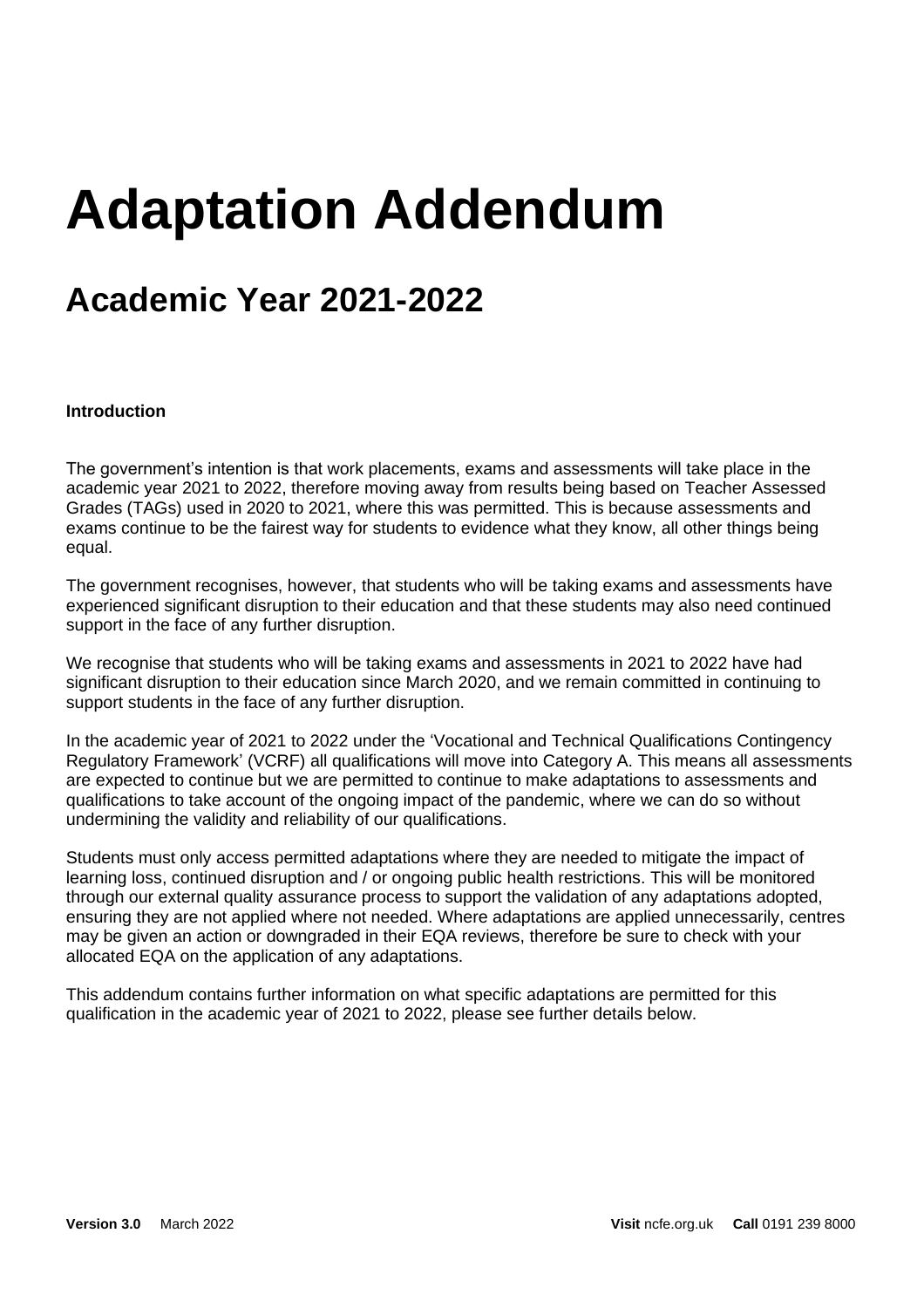| <b>Summary of changes</b> |                    |                                                                                   |
|---------------------------|--------------------|-----------------------------------------------------------------------------------|
| December 2021             | Nersion 2.0        | Updated information about Covid 19 vaccination<br>requirements added              |
| <b>March 2022</b>         | <b>Nersion 3.0</b> | Updated information about Covid 19 vaccination<br>requirements and work placement |

#### **Assessment adaptation**

| No. | <b>Assessment</b>                            | 2021/2022 Academic Year Adaptations                                                                                                                                                                                                                                                                                                                                                                                                                                                                          |
|-----|----------------------------------------------|--------------------------------------------------------------------------------------------------------------------------------------------------------------------------------------------------------------------------------------------------------------------------------------------------------------------------------------------------------------------------------------------------------------------------------------------------------------------------------------------------------------|
| 2   | Internal assessment: skills and<br>knowledge | All content must be delivered, and all assessment<br>criteria assessed.                                                                                                                                                                                                                                                                                                                                                                                                                                      |
|     |                                              | Internal assessment can be undertaken remotely for<br>Students, where required and where possible. We will<br>also continue to offer remote EQA reviews. Further<br>guidance on how to prepare for this can be found<br>here.                                                                                                                                                                                                                                                                                |
|     |                                              | We believe that the flexibilities that centres already<br>have with respect to the types of evidence they may<br>use to meet knowledge and skills-based assessment<br>criteria, are sufficient to enable most Students to<br>continue to mitigate the ongoing Covid-related risks.<br>This includes the continuation of the use of alternative<br>assessment methods or evidence where needed or<br>required. You can find further advice and guidance on<br>the preparation of portfolios of evidence here. |
|     |                                              | To support with learning loss, remote learning where<br>required or where centres may experience continued<br>or localised disruption to learning, we've created<br>guidance to support a more streamlined approach to<br>assessment and to increase flexibility. We have<br>updated our guidance here and continue to permit the<br>use of 'centre devised assessments'.                                                                                                                                    |
|     |                                              | We appreciate that to create and capture evidence for<br>the skills aspect of these assessments, Students may<br>need access to specialist facilities/equipment. As our<br>existing guidance permits, to mitigate Covid-related<br>challenges in accessing facilities/equipment, we would<br>encourage centres to consider, for example:                                                                                                                                                                     |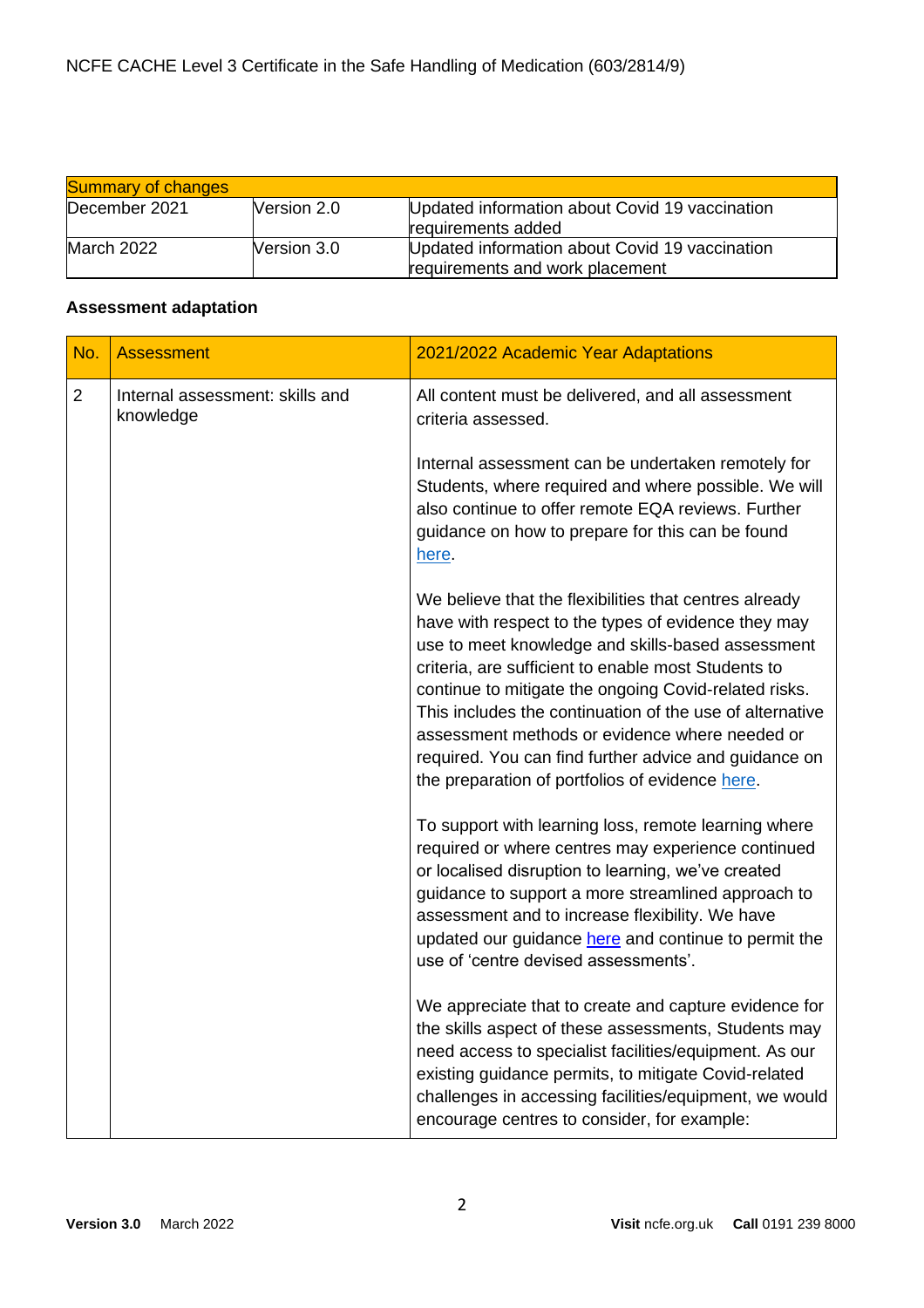|    |                                                                                                                                                                      | using expert witness testimonies to confirm the<br>$\bullet$<br>observation of Student competence over time<br>where direct observation is not possible<br>using observation of simulated activity to evidence<br>$\bullet$<br>the demonstration of competence where direct<br>observation is not possible<br>carefully considering how to schedule teaching,<br>$\bullet$<br>learning and assessment activity during the year,<br>recognising that it may not be possible to access<br>specialist facilities/equipment in all weeks.<br>We would also encourage centres to consider how<br>they might use alternative and/or digital solutions to<br>gather and store evidence including, for example:<br>centre-set short response or multiple-choice tests<br>$\bullet$<br>professional discussion recordings<br>$\bullet$<br>annotated learning plans<br>$\bullet$ |
|----|----------------------------------------------------------------------------------------------------------------------------------------------------------------------|------------------------------------------------------------------------------------------------------------------------------------------------------------------------------------------------------------------------------------------------------------------------------------------------------------------------------------------------------------------------------------------------------------------------------------------------------------------------------------------------------------------------------------------------------------------------------------------------------------------------------------------------------------------------------------------------------------------------------------------------------------------------------------------------------------------------------------------------------------------------|
| 4a | Observation of competence via<br>workplace or mandatory work<br>placement; essential e.g. due to<br>licence to practice requirements in a<br>given occupational area | Where the work placement is essential for<br>occupational competency or licence to practice<br>requirements, the relevant content must still be<br>delivered, and assessment criteria met. It is not<br>possible to award qualifications safely, reliably, and<br>validly if key occupational skills have not been<br>demonstrated and assessed.<br>Unit 01: Support use of medication in social care<br>settings (F/601/4056) learning outcomes 5, 7 and 8<br>must be assessed in the workplace using<br>observation of practice as the primary source of<br>evidence.                                                                                                                                                                                                                                                                                                |
|    |                                                                                                                                                                      | The adaptations below apply to work-based<br>learning qualifications requiring the proof of<br>competence in Healthcare, Health & Social Care,<br>Adult Care, Early Years and Children and Young<br><b>People's Workforce:</b>                                                                                                                                                                                                                                                                                                                                                                                                                                                                                                                                                                                                                                         |
|    |                                                                                                                                                                      | <b>Observations</b>                                                                                                                                                                                                                                                                                                                                                                                                                                                                                                                                                                                                                                                                                                                                                                                                                                                    |
|    |                                                                                                                                                                      | Skills-based competencies must include direct<br>observation of the student's performance as the main<br>source of evidence and assessment method. This<br>must only be carried out by a centre-based assessor,<br>where it is deemed safe and appropriate following a                                                                                                                                                                                                                                                                                                                                                                                                                                                                                                                                                                                                 |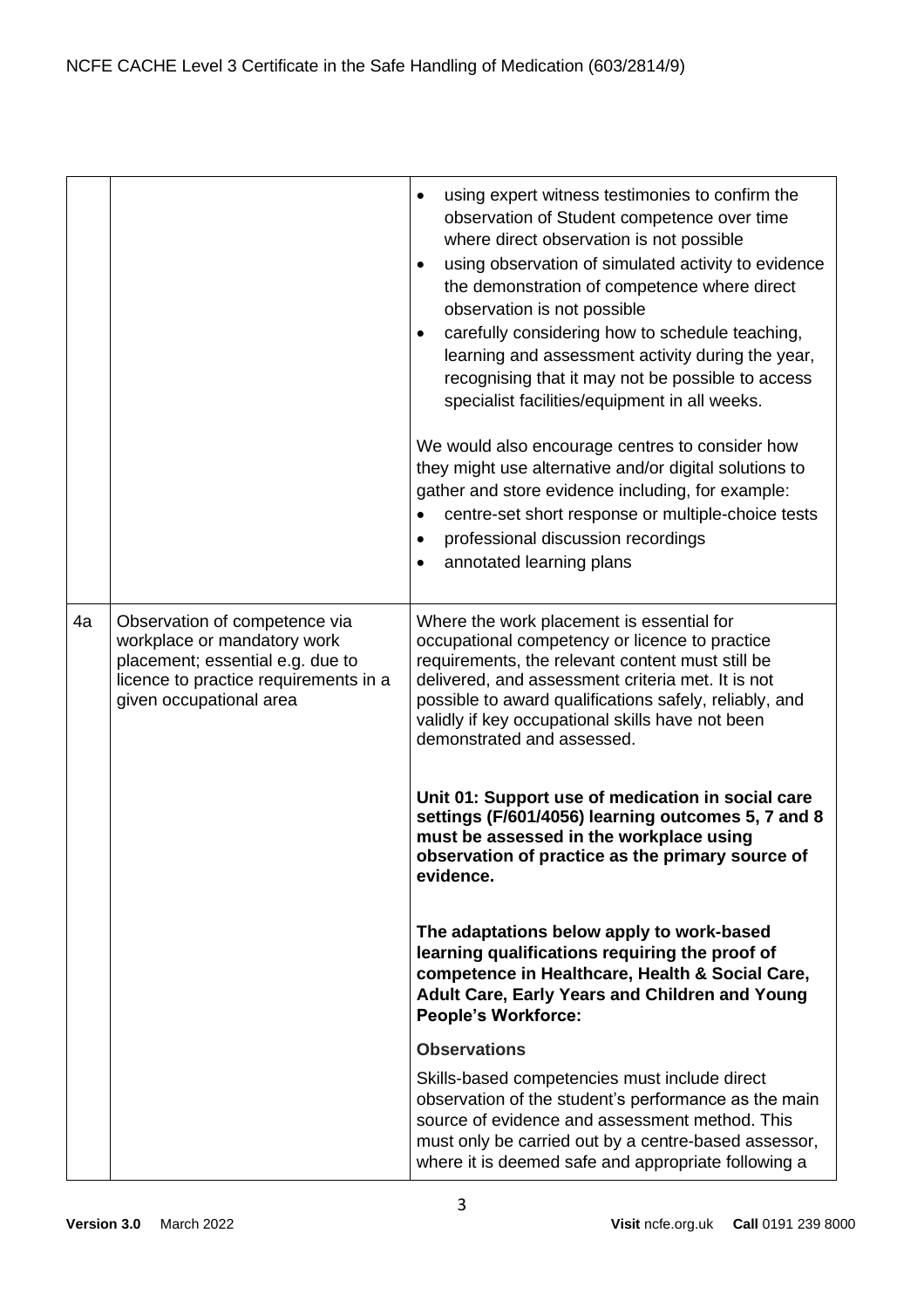|  | robust COVID-19 risk assessment process, which<br>takes into account all relevant and current guidance<br>and national/local directives.                                                                                                                                                                                                                                                                                                                                  |
|--|---------------------------------------------------------------------------------------------------------------------------------------------------------------------------------------------------------------------------------------------------------------------------------------------------------------------------------------------------------------------------------------------------------------------------------------------------------------------------|
|  | Where it is not safe to gain direct observation of<br>performance by the assessor, the following<br>approaches should be considered - a combination<br>should be used to create a robust triangulation of<br>performance-based evidence for the student.                                                                                                                                                                                                                  |
|  | <b>Expert Witness Testimony (EWT)</b>                                                                                                                                                                                                                                                                                                                                                                                                                                     |
|  | The use of an Expert Witness is permitted to<br>undertake and provide observations of performance of<br>the student if an observation by a qualified assessor<br>cannot be completed.                                                                                                                                                                                                                                                                                     |
|  | An Expert Witness must:                                                                                                                                                                                                                                                                                                                                                                                                                                                   |
|  | have a working knowledge of the units for<br>which they are providing Expert Witness<br>Testimony<br>be occupationally competent in their area for<br>which they are providing Expert Witness<br>Testimony<br>have EITHER any qualification in assessment<br>of workplace performance OR a work role<br>which involves evaluating the everyday<br>practice of staff within their area of expertise.                                                                       |
|  | The Expert Witness must be provided with induction,<br>training and ongoing support from the assessor/IQA<br>that is timely, meaningful, and appropriate, in order to<br>encourage the provision of a robust statement of the<br>student's performance against agreed standards or<br>criteria. Centres must retain records on the<br>occupational competence of Expert Witnesses.<br>Suitable Expert Witnesses should be explored with the<br>student and the workplace. |
|  | Centres should enable Expert Witnesses to provide<br>and present their evidence in an efficient way which<br>does not compromise validity and reliability. This could<br>include:                                                                                                                                                                                                                                                                                         |
|  | the use of voice and audio recordings, or<br>٠<br>through remote discussions where the main<br>$\bullet$<br>assessor could scribe the Expert Witness<br>contributions (for example via Teams or<br>Zoom),                                                                                                                                                                                                                                                                 |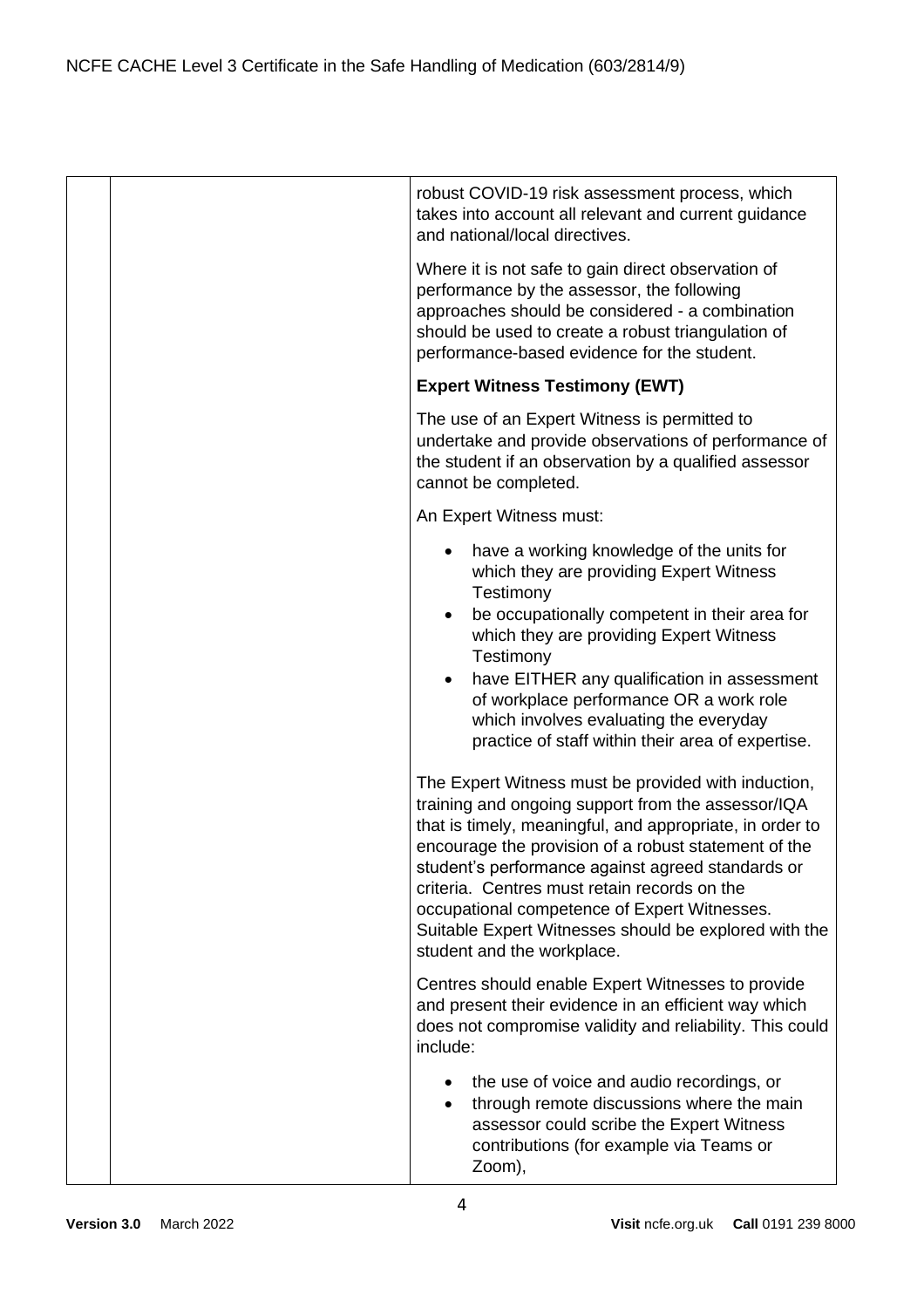|  | or<br>over the telephone where the assessor could<br>scribe the testimony.                                                                                                                                                                                                                                                                                                                                                                                                                                                                                                                                                      |
|--|---------------------------------------------------------------------------------------------------------------------------------------------------------------------------------------------------------------------------------------------------------------------------------------------------------------------------------------------------------------------------------------------------------------------------------------------------------------------------------------------------------------------------------------------------------------------------------------------------------------------------------|
|  | Additionally, centres must adapt their Internal Quality<br>Assurance strategies to ensure that Assessor<br>judgements based on EWT are prioritised for<br>standardisation and sampling activities.                                                                                                                                                                                                                                                                                                                                                                                                                              |
|  | The use of Professional Discussion and Reflective<br>Accounts can be used to support other forms of<br>evidence but are not direct evidence sources which<br>can replace the observation requirement. These can<br>be used to support the triangulation of evidence.                                                                                                                                                                                                                                                                                                                                                            |
|  | <b>Remote Technology</b>                                                                                                                                                                                                                                                                                                                                                                                                                                                                                                                                                                                                        |
|  | The use of remote technology is prohibited within early<br>years, schools, childcare and health and social care<br>settings where there is a potential risk of users of the<br>service or their carers/ families being inadvertently<br>seen or heard. This includes the use of all recording<br>and streaming devices such as iPads, mobile phones,<br>laptops and tablets. Please note that technology must<br>not be used to view assessments remotely, even<br>when not recording. For example, Assessors cannot<br>complete remote observations to prove competency<br>by viewing students 'live' using remote technology. |
|  | The use of remote technologies could be considered<br>to support aspects of the student's performance. For<br>example,                                                                                                                                                                                                                                                                                                                                                                                                                                                                                                          |
|  | this may include planning sessions<br>on-line meetings and remote activities in which<br>the student is contributing, and where the<br>assessor could also attend remotely or<br>observe through use of technology.<br>assessment planning and feedback<br>professional discussions<br>planning for supervision<br>team meetings where the information shared is<br>not confidential and the appropriate consent<br>has been given                                                                                                                                                                                              |
|  | In these examples, the student MUST be in an<br>environment away from any service users. The use of                                                                                                                                                                                                                                                                                                                                                                                                                                                                                                                             |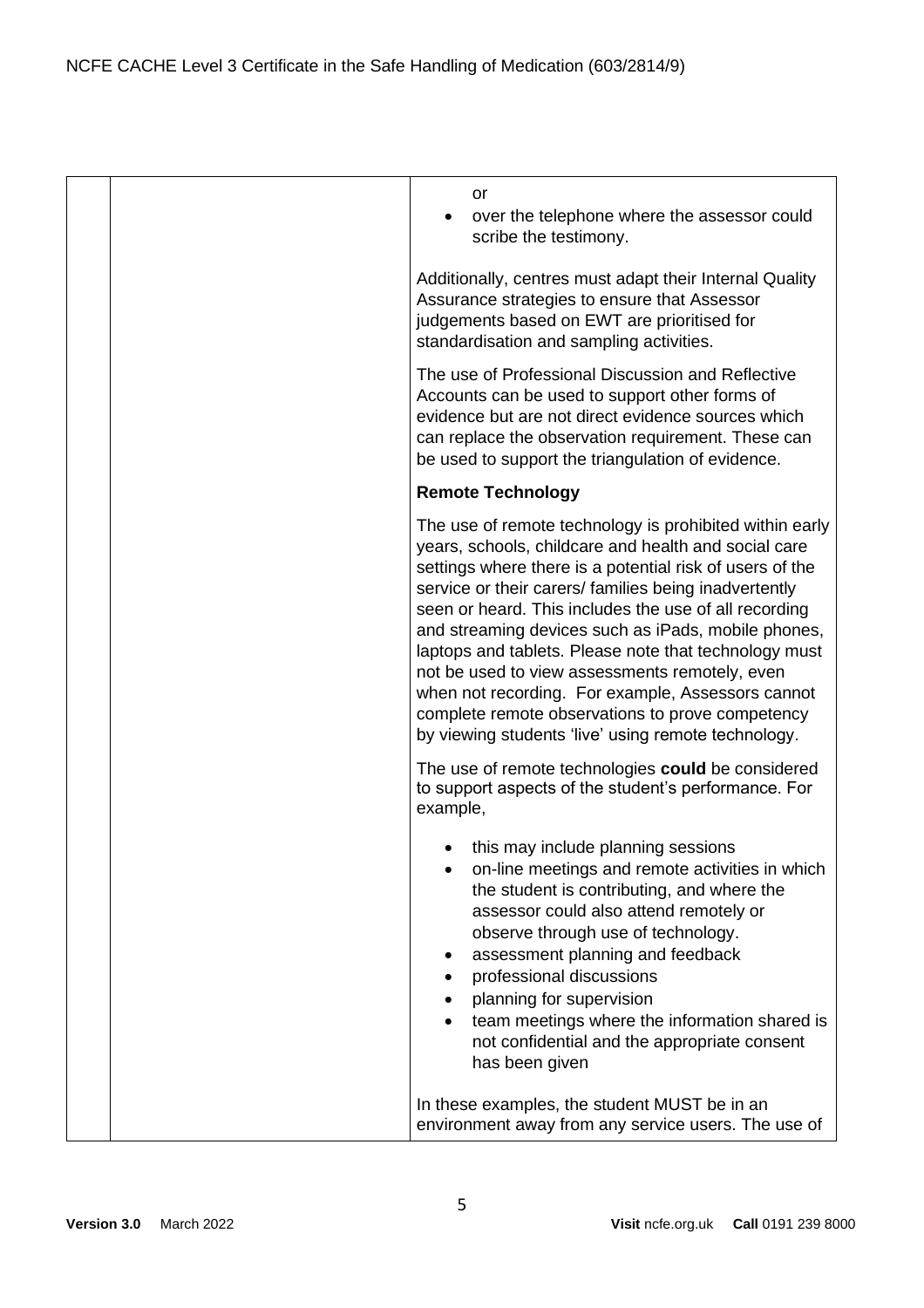|  | technologies could also be considered for capturing<br><b>Expert Witness Testimonies.</b>                                                                                                                                                                                                                                                                                                                                                                                                                                                                                                                                                                      |
|--|----------------------------------------------------------------------------------------------------------------------------------------------------------------------------------------------------------------------------------------------------------------------------------------------------------------------------------------------------------------------------------------------------------------------------------------------------------------------------------------------------------------------------------------------------------------------------------------------------------------------------------------------------------------|
|  |                                                                                                                                                                                                                                                                                                                                                                                                                                                                                                                                                                                                                                                                |
|  | <b>Simulation</b>                                                                                                                                                                                                                                                                                                                                                                                                                                                                                                                                                                                                                                              |
|  | Assessors will find useful information about simulation<br>and where it is permitted within each Qualification<br>Specification in the individual unit guidance or<br>qualification assessment strategy documentation on<br>our website.                                                                                                                                                                                                                                                                                                                                                                                                                       |
|  | <b>Work Products</b>                                                                                                                                                                                                                                                                                                                                                                                                                                                                                                                                                                                                                                           |
|  | A work product is a resource which is naturally<br>generated within the real work environment, produced<br>or contributed to by the student and used in the<br>students' job role. Work products can be used to<br>provide some evidence of competency if direct<br>observation is not possible. The work products can be<br>used to inform a professional discussion and support<br>the student to show competence, examples of work<br>products include:                                                                                                                                                                                                     |
|  | reports<br>non-confidential documents used in carrying<br>out day to day activities<br>contribution towards policies and procedures<br>$\bullet$                                                                                                                                                                                                                                                                                                                                                                                                                                                                                                               |
|  | <b>COVID-19 vaccination requirements and work</b><br>placement                                                                                                                                                                                                                                                                                                                                                                                                                                                                                                                                                                                                 |
|  | With government revoking vaccination as a condition<br>of deployment across all health and social care<br>settings from March 2022, placement acceptance will<br>return to individual employer-based acceptance<br>requirements. We therefore recommend centres make<br>every effort to ensure they (and their learners) are fully<br>aware of government requirements in relation to<br>COVID-19 vaccinations as well as communicating with<br>employers when sourcing and planning work<br>placement opportunities for their learners.<br>Please refer to the gov.uk webpage for advice and<br>guidance regarding COVID-19 vaccination.<br><b>Placements</b> |
|  |                                                                                                                                                                                                                                                                                                                                                                                                                                                                                                                                                                                                                                                                |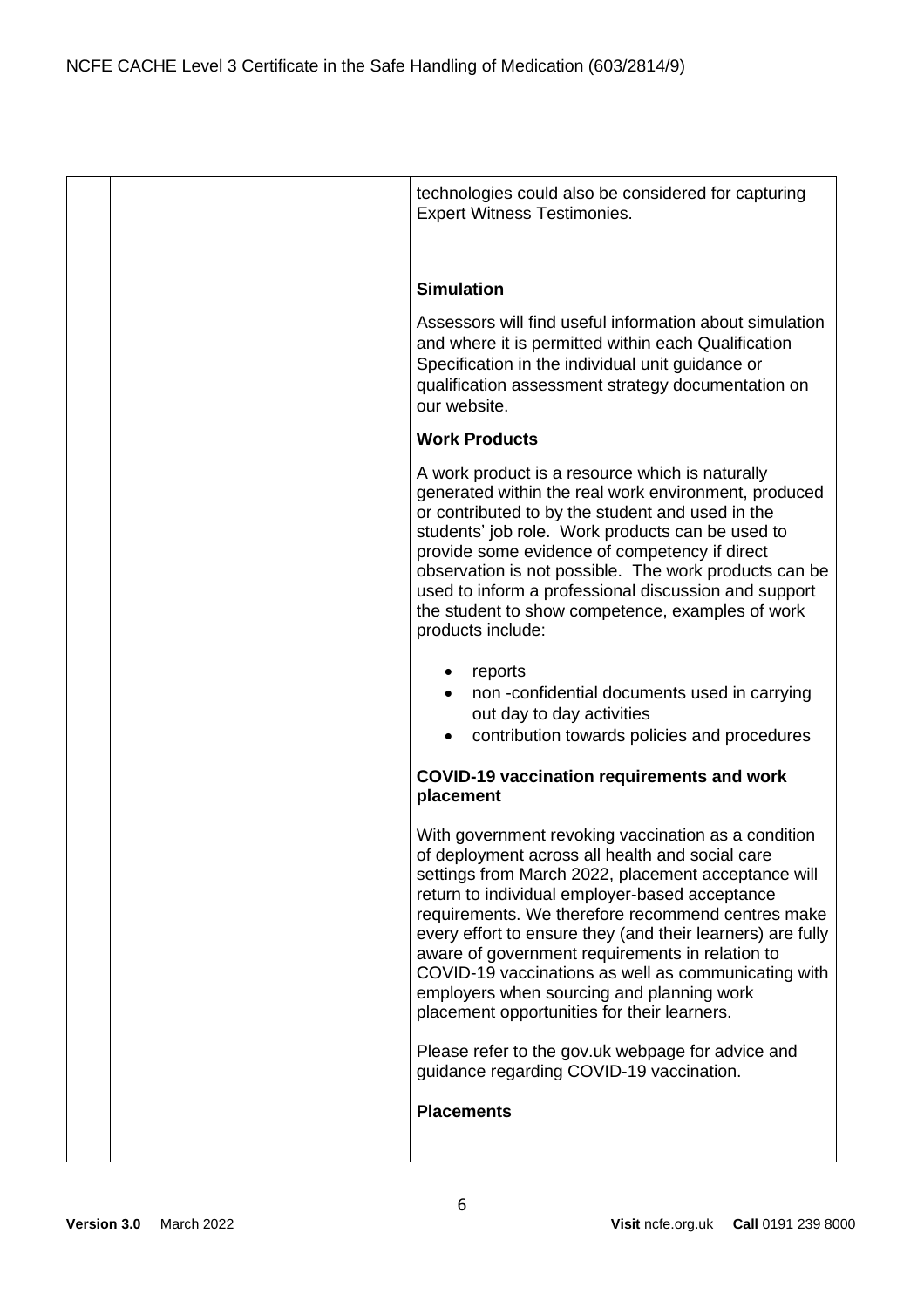|  | Placement Support: We understand that it may be<br>challenging for Students to enter placement<br>settings due to ongoing public health restrictions<br>and therefore, we have created a pre-placement<br>programme for Students who may not be able to<br>access their placements. The preparing for<br>placement programme will be a useful tool for<br>Students to work through whilst waiting for a suitable<br>time to begin their placements or re-enter settings. We<br>have created separate programmes for Students in<br>the following sectors: early years and childcare; health<br>and social care; and, supporting teaching and<br>learning. Find the programme suitable for your<br>Students on the individual sector pages linked below.<br><b>Early years and childcare</b><br>Health and social care<br>$\bullet$<br><b>Supporting teaching and learning</b> |
|--|-------------------------------------------------------------------------------------------------------------------------------------------------------------------------------------------------------------------------------------------------------------------------------------------------------------------------------------------------------------------------------------------------------------------------------------------------------------------------------------------------------------------------------------------------------------------------------------------------------------------------------------------------------------------------------------------------------------------------------------------------------------------------------------------------------------------------------------------------------------------------------|
|  | Adaptations should also be applied in line with the<br>'HSC, Early Years and Childcare - Joint AO<br>Adaptation Guidance' which can be found in the<br>adaptation section of the qualification webpage when<br>available.                                                                                                                                                                                                                                                                                                                                                                                                                                                                                                                                                                                                                                                     |